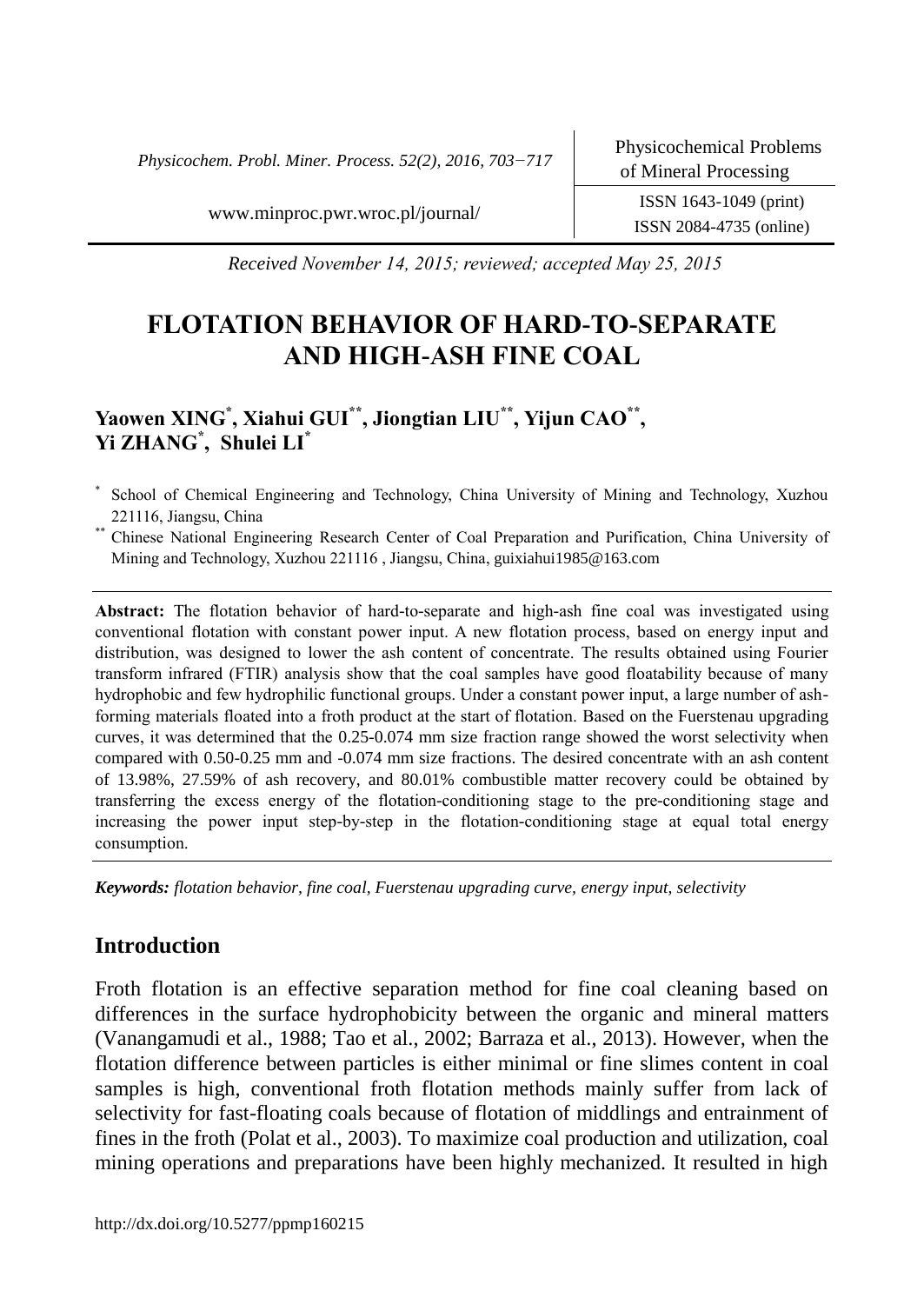[proportions](javascript:void(0);) of ash matters in the raw coal, such as clays and middlings, which posed a severe challenge to fine coal flotation (Jia et al., 2000; Xu, 2003; Tao et al., 2009). High-efficiency flotation of hard-to-separate and high-ash slime has been a research interest in China. It is necessary to search for a new method for enhancing the flotation performance of hard-to-separate and high-ash fine coal.

Many studies have been conducted to investigate the selectivity and kinetics of hard-to-separate and high-ash fine coal flotation. Fines recovery by entrainment has a detrimental effect on the flotation selectivity (Akdemir and Sonmez, 2003; Xu et al., 2005; Wang and Peng, 2013; Liu and Peng, 2014). It is well known that the particle size of fine coal is the most important parameter that effects the recovery and entrainment behavior of coal and ash materials. It was shown recently by Gui et al. (2014a, 2014b) that higher flotation efficiency index could be obtained through an early low-energy input for the recovery of easy-to-float materials and late high-energy input for the recovery of difficult-to-float materials. Entrainment could be significantly depressed using a new flotation process based on the energy input and distribution (Gui et al., 2014a; 2014b). Kinetics is an important aspect of fine coal flotation (Wills and Napier-Munn, 2006; Li et al., 2012). The flotation rate determines the time needed for removal of ash from raw coal. Coal particles with different sizes and densities have different flotation rates. Most flotation rate tests show that the fine coal particles can be described by the first-order kinetic model (Chelgani et al., 2010; Abkhoshk et al., 2010). Moreover, Li et al. (2012) found that the combustible matter recovery could be approximated with the first-order kinetic equation and flotation of ash forming minerals by the second order equation. The flotation behavior of oxidized coals has also been extensively studied (Dey, 2012; Xia et al., 2014). However, the complex behavior of hard-to-separate and high-ash slime flotation is not well understood.

The present investigation was undertaken to search for an effective separation method for hard-to-separate and high-ash slime. In this study, the flotation behavior of different size fractions was analyzed. A new flotation process was designed based on the energy input and distribution, and a comparison of flotation performance at constant and variable power input was carried out.

# **Experimental**

#### **Materials**

Dry fine coal samples were obtained from Wuhai City, Inner Mongolia, China. The composition of the sample is shown in Table 1. The particle size is the main factor that affects flotation of slime. A wet-screening test of the coal samples was conducted with a set of standard sieves (0.500, 0.250, 0.125, 0.074, and 0.045 mm). The particle size and ash content distributions are presented in Table 2. It indicates that the ash content gradually increases as the particle size decreases. The yield and ash contents of the fine-grained fractions are high. Fractions less than -0.074 mm account for 35.28% of the yield with an ash content of 40.41%, which is 8.41% higher than the total ash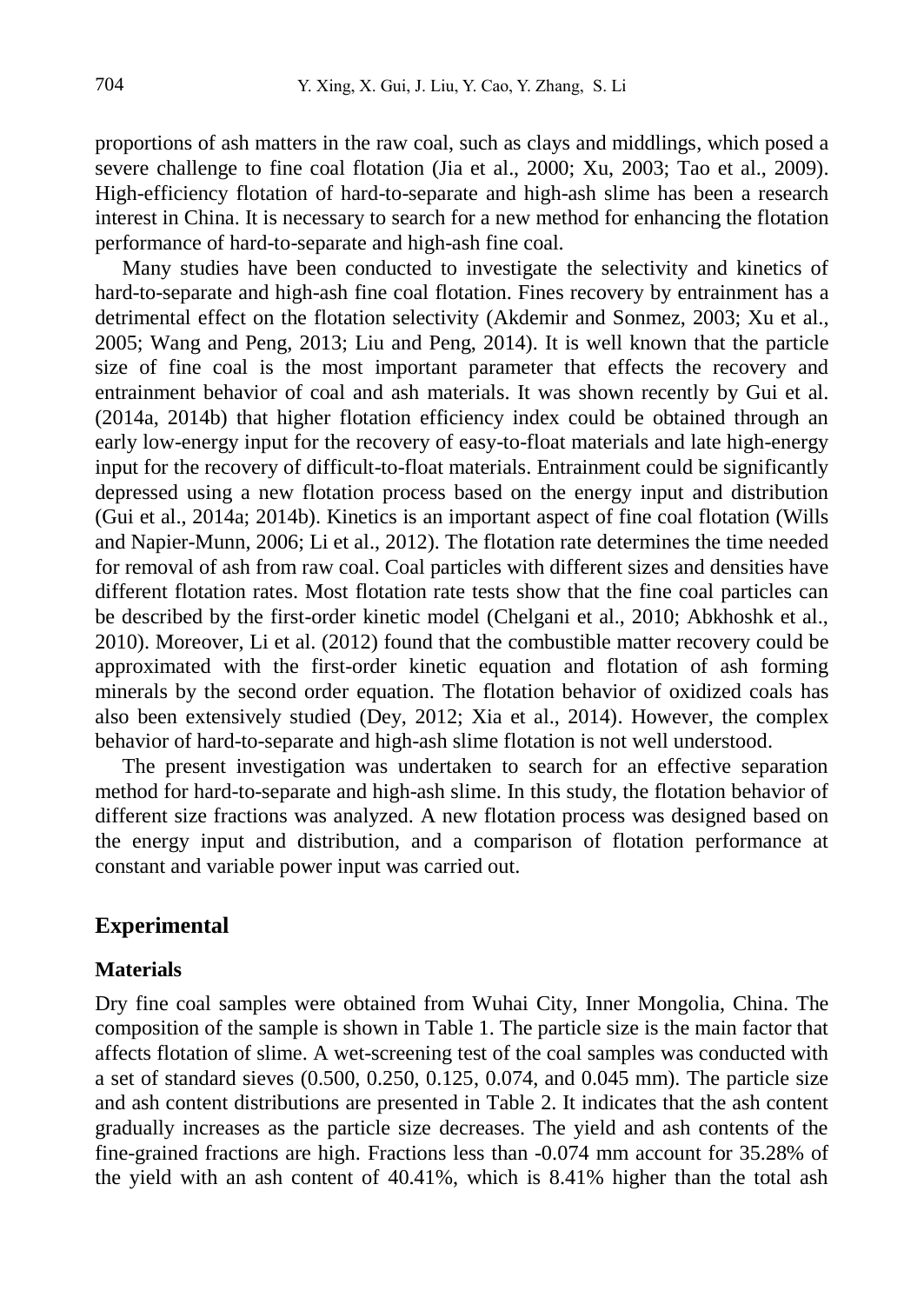content of samples. It should be noted that these fine fractions with high ash can easily degrade concentrates through mechanical entrainment during the flotation process.

| Moisture $\%$ | Volatile matter .% | Fixed carbon,% | Ash .% |
|---------------|--------------------|----------------|--------|
| 2.37          | 15.79              | 48.73          | 33.11  |

Table 1. Proximate analysis of coal sample**s** (air dried)

| Size fractions, mm | Yield.% |       |                          | Oversize | Undersize                |       |
|--------------------|---------|-------|--------------------------|----------|--------------------------|-------|
|                    |         | Ash,% | Yield,%                  | Ash.%    | Yield,%                  | Ash,% |
| $0.50 - 0.25$      | 16.38   | 29.16 | 16.38                    | 29.16    | 100.00                   | 31.99 |
| $0.25 - 0.125$     | 32.85   | 26.25 | 49.24                    | 27.22    | 83.62                    | 32.55 |
| $0.125 - 0.074$    | 15.49   | 28.01 | 64.72                    | 27.41    | 50.76                    | 36.63 |
| $0.074 - 0.045$    | 10.08   | 34.52 | 74.80                    | 28.37    | 35.28                    | 40.41 |
| $-0.045$           | 25.20   | 42.76 | 100.00                   | 31.99    | 25.20                    | 42.76 |
| Total              | 100.00  | 31.99 | $\overline{\phantom{a}}$ |          | $\overline{\phantom{0}}$ |       |

Table 2. Particle size and ash content distributions of coal sample

The density composition of the coal samples is presented in Table 3. It illustrates that the yield of  $+1.8$  g/cm<sup>3</sup> is 27.10%, which is higher than those of the other fractions. Coal at an intermediate density of fraction 1.5  $g/cm<sup>3</sup>$  to 1.8  $g/cm<sup>3</sup>$  is 22.35%, with an ash content reaching 30.26%. Theoretically, obtaining qualified product with an ash content of 14% is not difficult because the density $\pm 0.1$  content is lower than 20%.

| Density<br>Ash<br>Yield,<br>fractions.<br>content. |        | Cumulative of floating<br>objects |          | Cumulative of<br>sediments |         | Content of<br>$density\pm0.1$ |                               |             |
|----------------------------------------------------|--------|-----------------------------------|----------|----------------------------|---------|-------------------------------|-------------------------------|-------------|
| $g/cm^3$                                           | $\%$   | $\%$                              | Yield, % | Ash, $%$                   | Yield.% | Ash, %                        | Density,<br>g/cm <sup>3</sup> | Yield,<br>% |
| $-1.3$                                             | 10.08  | 3.16                              | 10.08    | 3.16                       | 100.00  | 31.34                         | 1.30                          | 29.37       |
| $-1.3 + 1.4$                                       | 19.29  | 7.73                              | 29.37    | 6.16                       | 89.92   | 34.50                         | 1.40                          | 40.47       |
| $-1.4+1.5$                                         | 21.18  | 15.00                             | 50.55    | 9.87                       | 70.63   | 41.81                         | 1.50                          | 33.13       |
| $-1.5 + 1.6$                                       | 11.95  | 24.44                             | 62.50    | 12.65                      | 49.45   | 53.29                         | 1.60                          | 17.15       |
| $-1.6+1.8$                                         | 10.40  | 36.96                             | 72.90    | 16.12                      | 37.50   | 62.48                         | 1.70                          | 10.40       |
| $+1.8$                                             | 27.10  | 72.27                             | 100.00   | 31.34                      | 27.10   | 72.27                         | 1.80                          | 32.30       |
| Total                                              | 100.00 | 31.34                             |          |                            |         |                               |                               |             |

Table 3. Density analysis data of samples

Fourier transform infrared (FTIR) spectra of coal samples with low-density  $(< 1.5 \text{ g/cm}^3)$ , ), moderate-density  $(1.5 \text{ g/cm}^3 \text{ to } 1.8 \text{ g/cm}^3)$ , and high-density  $(> 1.8 \text{ g/cm}^3)$  fractions are shown in Fig. 1. The peak at 1030 cm<sup>-1</sup> is attributed to ash-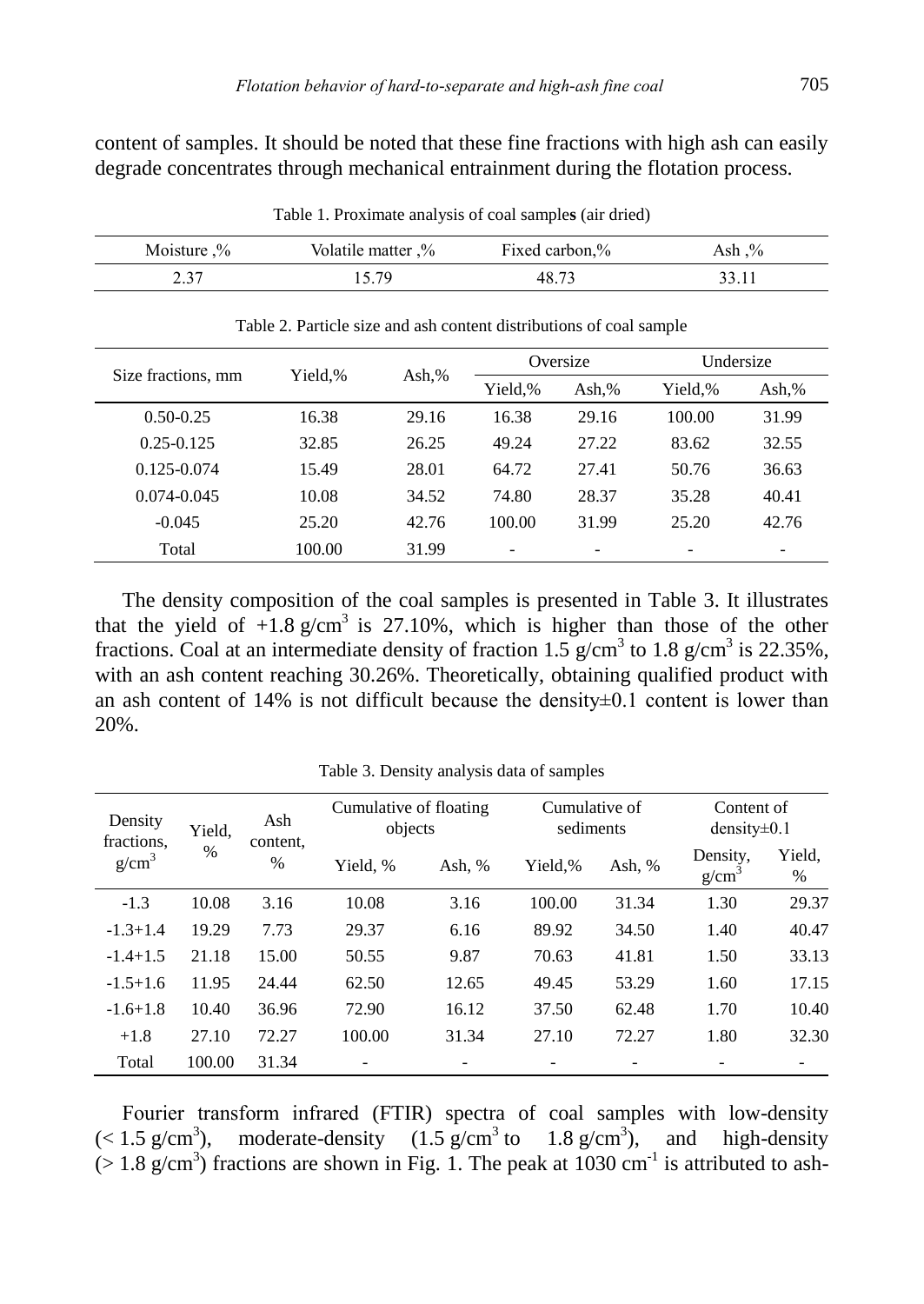bearing minerals, and the peaks at  $3694$  and  $3618 \text{ cm}^{-1}$  are attributed to kaolinite, which is detrimental to flotation (Jia et al., 2000; Jena et al., 2008). The CH<sub>3</sub> and CH<sub>2</sub> groups were characterized by peaks approximately at  $2850 \text{ cm}^{-1}$ -2930 cm<sup>-1</sup> and 1435 cm<sup>-1</sup>. The peaks at 3420 and 1650 cm<sup>-1</sup> are attributed to -OH and C=O groups, respectively (Pietrzak and Wachowska, 2003; 2004; Grzybek et al., 2006; Xia and Yang, 2013; Xia et al., 2013). The peak at  $1596 \text{ cm}^{-1}$  is attributed either to benzene rings or to C=C. The peak at  $915 \text{ cm}^{-1}$  may be a phenolic hydroxyl group. The peaks at  $800 - 650$  and  $3030$  cm<sup>-1</sup> are attributed to C-H in aromatic and benzene rings. The weak peaks of C=O and –OH and the considerably strong and sharp peaks of CH, CH2, and CH<sup>3</sup> suggest good floatability of the coal samples, which have relatively few hydrophilic functional groups and a number of hydrophobic functional groups. Nevertheless, coal particles with good hydrophobicity may lead to particle aggregations because the particles are difficult to disperse in the flotation pulp, and could result in the low selectivity as the ash materials are entrapped in the agglomerated structure (Polat et al., 2003).



Fig. 1. FTIR spectra of coal samples with different density fractions

#### **Method**

Flotation rate tests were conducted in an XFDIII  $0.75 \text{ dm}^3$  laboratory flotation machine. Kerosene and octanol were used as the collector and frother, respectively. They are commonly used in industry. The impeller rotation speed, collector dosage, frother dosage, solid content, and air flow rate were kept constant at 2100 rpm, 300 g/Mg, 100 g/ Mg, 100 g/ dm<sup>3</sup>, and 2.5 dm<sup>3</sup>/min, respectively. Firstly, the pulp was prewetted for 2 min. After that, first collector and then frother were added to the pulp. The collector and frother conditioning periods were 1 and 0.5 min, respectively. The flotation process was divided into four stages and continued for 3 min. Four flotation concentrate products, namely, concentrate 1 (C1), concentrate 2 (C2), concentrate 3 (C3), and concentrate 4 (C4) were consecutively collected after 20, 40, 100, and 180 s, respectively. Flotation concentrates and tailings were filtered, dried at 80°C and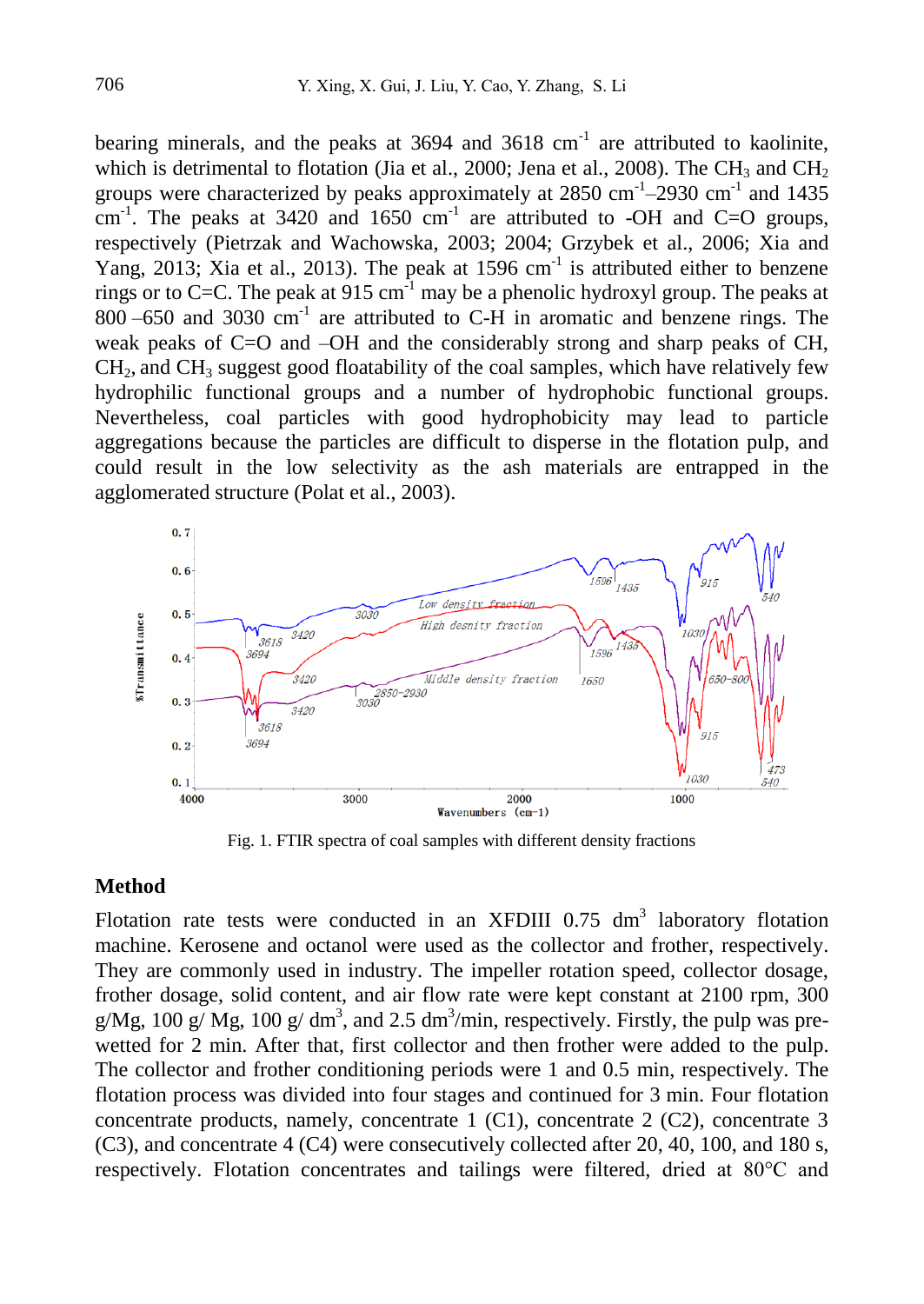weighed. For the ash analysis, approximately 10 g of the dried sample from each product was first ground using a mortar and pestle. Then, approximately 2 g of a ground sample from each product was burned in an oven at 815 °C for 2 h. The remaining ash was weighed to calculate the ash content (William et al., 2010).

#### **Performance evaluation**

The required ash content of clean coal in this experiment was 14%. The combustible matter and ash recoveries, which are used to evaluate the flotation performance, were calculated using the following general equations (Wills et al., 2006; Gupta et al., 2009):

Combustible recovery (
$$
\% = \frac{(F-T)(100-C)}{(C-T)(100-F)} \cdot 100
$$
 (1)

$$
Ash recovery (\%)=\frac{(F-T)C}{(C-T)F} \cdot 100
$$
 (2)

where  $F$ ,  $C$ , and  $T$  are the ash content of the feed, concentrates, and tailings, respectively.

In this paper, the Fuerstenau upgrading curves are used for characterization, comparison and analysis of the separation process. The curves are very useful in the analysis of de-ashing and desulfurization of coal flotation results (Fuerstenau et al., 1992). The kinetic equations relating the recoveries of two components in separation products and time, when combined together to eliminate the time parameter, provide Fuerstenau upgrading curves, which relate, for instance, the recoveries of two components in concentrate. Additionally, there are simple empirical equations which can be used to approximate the separation results (Drzymala and Ahmed, 2005; Drzymala et al., 2010).

# **Results and discussion**

#### **Flotation behavior analysis using constant power input**

The results of flotation kinetic experiments at the constant impeller rotation speed of 2100 rpm are shown in Table 4. The cumulated ash content, combustible matter and ash recoveries increased as the flotation time increased. Clean coal with an ash content of 19.03%, 43.19% of ash recovery, and 86.57% of combustible matter recovery can be obtained with the flotation time up to 180 s, at which point the flotation process was nearly completed. Interestingly, the ash content of concentrates rapidly increased to 17.41%, which exceeded the required ash content of 14% within 20 s of flotation. The ash recovery of the first concentrate C1 was 17.38%, which was much higher than that of the others. This indicates that a large number of ash-forming materials floated into the froth products at the onset of flotation, and completely deteriorated the selectivity. The total ash of clean coals did not significantly increase as the flotation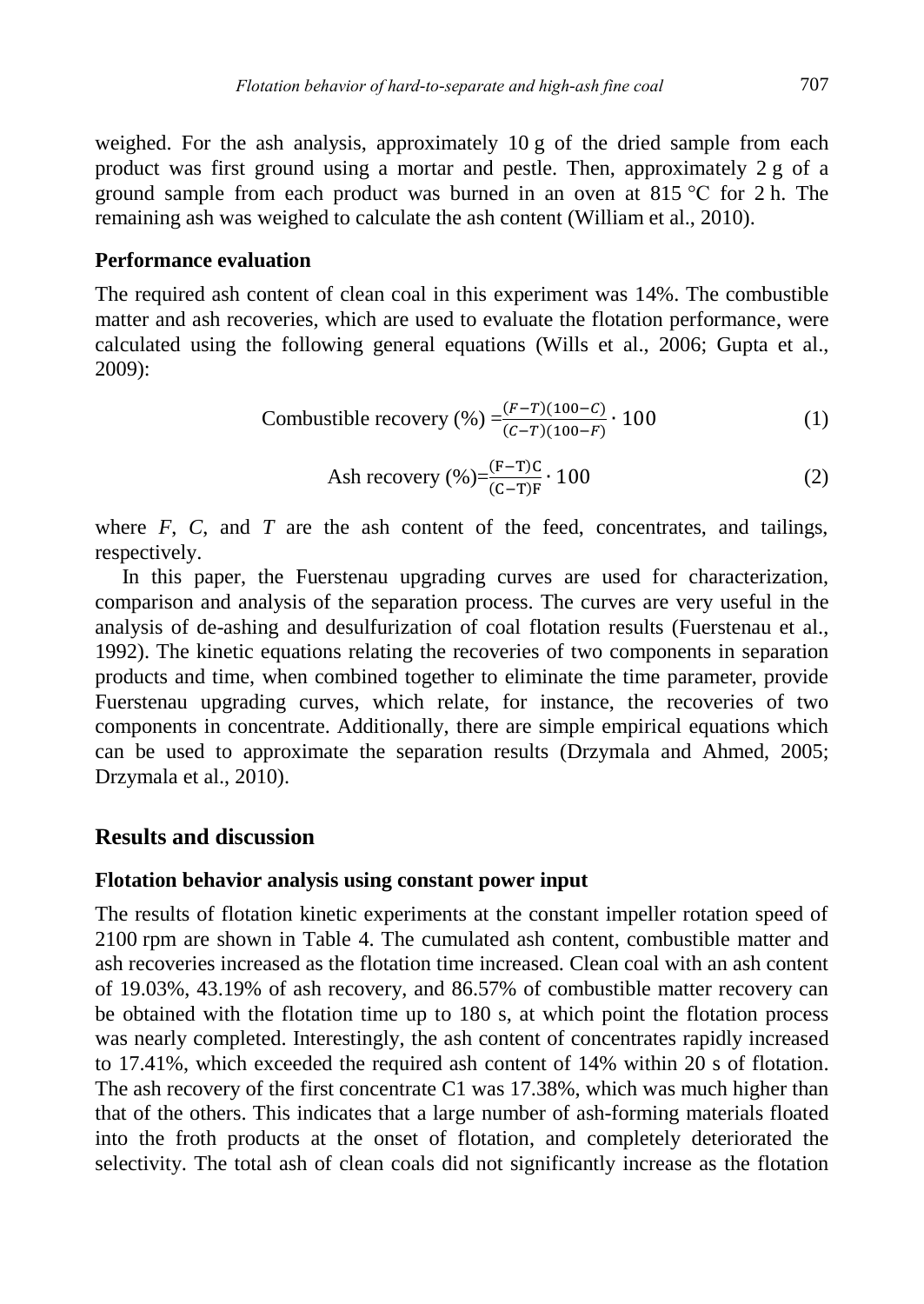time increased from 20 s to 180 s. However, the floated ash content of the products after 20 s remained at a high level. The ash contents of concentrates C2, C3, and C4 were 18.95, 20.10, and 23.15%, respectively. The ash recovery of C2, C3, and C4 decreased because the yield decreased. The results similar are to flotation of oxidized coals. It is difficult to obtain a product with the ash content of 14%.

The flotation behavior of different particle sizes of the clean coal was also investigated in this paper. As shown in Table 5, the recovery of all size fractions decreased as the flotation proceeded. With a three-fold increase in flotation time, C3 recovery of -0.074 mm was higher than that of C2. Meanwhile, most materials in the concentrate rapidly floated within 40 s of flotation, thus illustrating the high flotation rate of coal samples. However, the ash content of all size fractions, totally exceeded the initial product requirement for ash content of 14%, especially for the -0.125 mm size fraction. Thus, the high ash content of cleans was the result of the flotation behavior of all size fractions. The unliberated coarse particles floated and this was the reason why the ash content of fraction of  $+0.125$  mm was high. The high ash content of the -0.125mm size fraction is likely attributed to nonselective flotation of a large number of fine mud or ash particles. These high ash fractions floated into froth at the beginning of flotation.

| Products       | Ash<br>content,% | Combustible<br>matter<br>recovery,% | Ash<br>recovery,% | Cumulated<br>ash content,% | Cumulated<br>combustible<br>matter<br>recovery,% | Cumulated ash<br>recovery,% |
|----------------|------------------|-------------------------------------|-------------------|----------------------------|--------------------------------------------------|-----------------------------|
| C1             | 17.41            | 38.85                               | 17.38             | 17.41                      | 38.85                                            | 17.38                       |
| C <sub>2</sub> | 18.95            | 19.40                               | 9.63              | 17.93                      | 58.25                                            | 27.01                       |
| C <sub>3</sub> | 20.10            | 18.35                               | 9.80              | 18.46                      | 76.60                                            | 36.81                       |
| C <sub>4</sub> | 23.15            | 9.98                                | 6.38              | 19.03                      | 86.57                                            | 43.19                       |
| Tailings       | 66.60            | 13.43                               | 56.81             | 32.03                      | 100.00                                           | 100.00                      |
| Total          | 32.03            | 100.00                              | 100.00            |                            |                                                  |                             |

Table 4. Results of coal flotation

Table 5. Results of different size fractions flotation

| <b>Products</b> | Combustible matter recovery,% |        |        |                                                                                                               |        | Ash content,% |       |       |       |       |
|-----------------|-------------------------------|--------|--------|---------------------------------------------------------------------------------------------------------------|--------|---------------|-------|-------|-------|-------|
|                 |                               |        |        | 0.045 0.025 0.25 0.125 0.125 0.074 0.074 0.074 0.045 0.045 0.50 0.25 0.25 0.125 0.125 0.074 0.074 0.045 0.045 |        |               |       |       |       |       |
| C <sub>1</sub>  | 36.82                         | 43.32  | 49.51  | 29.72                                                                                                         | 28.76  | 15.92         | 16.91 | 16.99 | 19.15 | 19.95 |
| C <sub>2</sub>  | 18.61                         | 20.40  | 19.17  | 21.53                                                                                                         | 17.39  | 16.55         | 18.82 | 18.74 | 19.69 | 21.49 |
| C <sub>3</sub>  | 18.31                         | 16.64  | 16.61  | 25.08                                                                                                         | 19.61  | 15.35         | 18.22 | 20.64 | 20.26 | 24.82 |
| C <sub>4</sub>  | 5.99                          | 9.30   | 8.35   | 13.36                                                                                                         | 14.00  | 14.71         | 18.58 | 24.93 | 24.18 | 28.91 |
| Tailings        | 20.27                         | 10.34  | 6.36   | 10.31                                                                                                         | 20.24  | 56.32         | 61.06 | 73.10 | 74.28 | 71.43 |
| Total           | 100.00                        | 100.00 | 100.00 | 100.00                                                                                                        | 100.00 | 29.16         | 26.25 | 28.01 | 34.52 | 42.76 |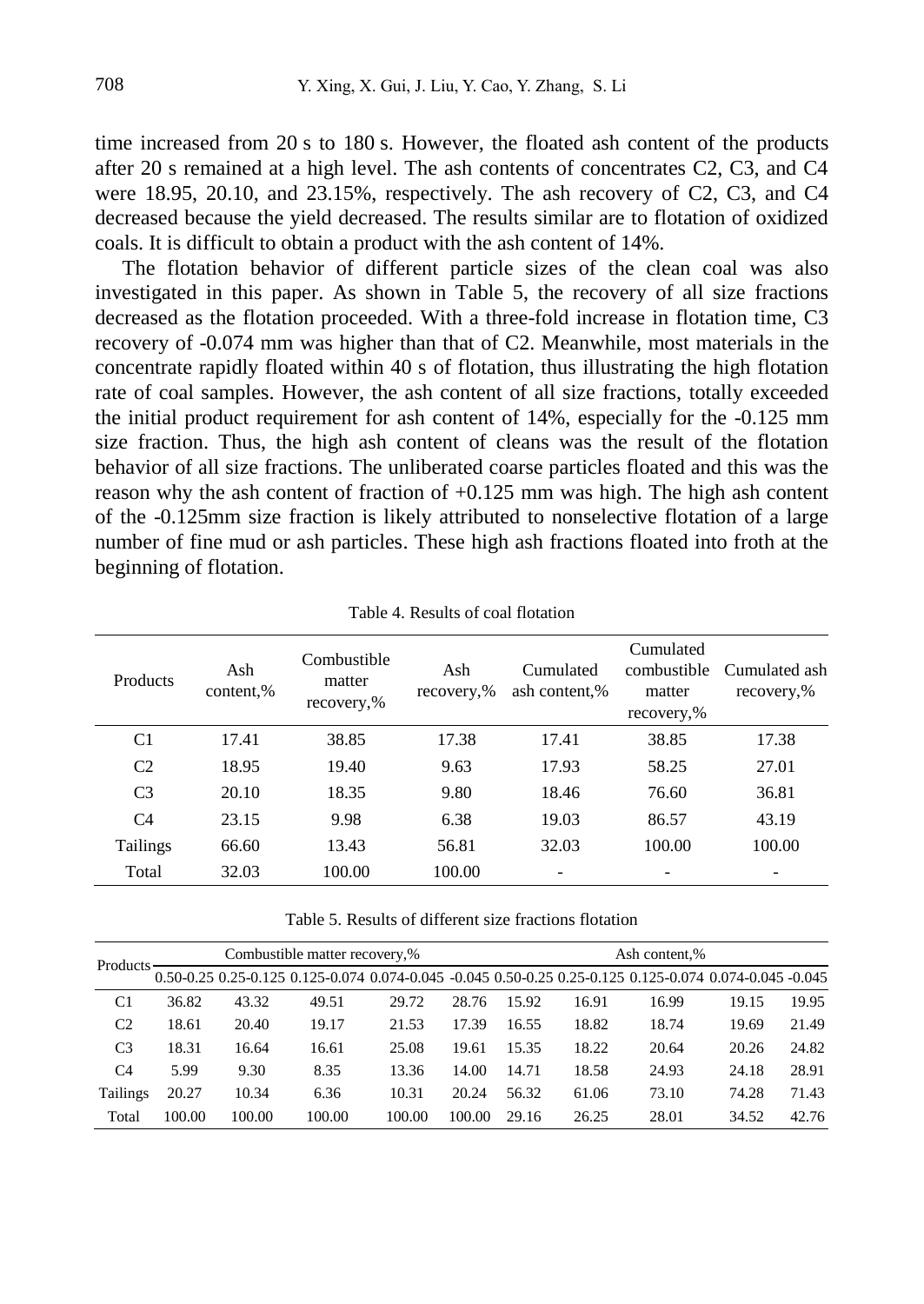To evaluate the separation process, a selective parameter from the Fuerstenau recovery-recovery upgrading curve was used. A mathematical formula for the approximation of the Fuerstenau curves could be derived from kinetic considerations. Commonly, the flotation process can be explained as a rate process, because the rate of recovery of either coal or ash particles is proportional to the concentration of either coal or ash particles remaining in the pulp (Gupta et al., 2009). The classical firstorder equation was used to express the flotation kinetics of both the combustible matter and ash recoveries:

$$
\varepsilon = \varepsilon_{\infty} (1 - e^{-k_1 t}) \tag{3}
$$

$$
\varepsilon_a = \varepsilon_{a\infty} (1 - e^{-k_2 t}) \tag{4}
$$

where  $\varepsilon$  and  $\varepsilon_a$  are the combustible matter and ash recoveries in the concentrate, respectively;  $\varepsilon_{\infty}$  and  $\varepsilon_{a\infty}$  are the maximum combustible matter and ash recoveries in the concentrate, respectively;  $k_1$  and  $k_2$  are the first order flotation rate constant of combustible matter and ash forming material, respectively; and *t* is the flotation time. Matlab7.0 was used to calculate the values of  $k_1$  and  $k_2$ . The kinetics fitting results of different size fractions are shown in Table 6.

| Materials   | Size fraction, mm | $\varepsilon_{\infty}$  | $k_1$          | Correlation coefficient<br>square $(R^2)$ |
|-------------|-------------------|-------------------------|----------------|-------------------------------------------|
|             | $0.50 - 0.25$     | 78.82                   | 1.84           | 0.9939                                    |
|             | $0.25 - 0.125$    | 86.96                   | 1.99           | 0.9725                                    |
| Combustible | 0.125-0.074       | 90.61                   | 2.23           | 0.9638                                    |
|             | 0.074-0.045       | 91.02                   | 1.19           | 0.9944                                    |
|             | $-0.045$          | 79.16                   | 1.27           | 0.9758                                    |
|             | Total             | 84.38                   | 1.76           | 0.9767                                    |
|             |                   |                         |                |                                           |
|             | Size fraction, mm | $\varepsilon_{a\infty}$ | k <sub>2</sub> | Correlation coefficient<br>square $(R^2)$ |
|             | $0.50 - 0.25$     | 36.12                   | 1.88           | 0.9959                                    |
|             | $0.25 - 0.125$    | 53.00                   | 1.86           | 0.9775                                    |
|             | 0.125-0.074       | 53.65                   | 1.84           | 0.9556                                    |
| Ash         | $0.074 - 0.045$   | 44.67                   | 1.05           | 0.9901                                    |
|             | $-0.045$          | 33.62                   | 0.91           | 0.9771                                    |

Table 6. The kinetics fitting results of different size fractions

The combustible matter rate of the 0.25-0.074 mm size fraction was higher than those of -0.074 mm fine fraction and +0.25 mm coarse fraction. This result can probably be attributed to the low collision probability of fine particles and the high detachment probability of coarse fraction. However, the ash materials rate decreased with the particle size decreasing. It should be noted that the ash materials rate was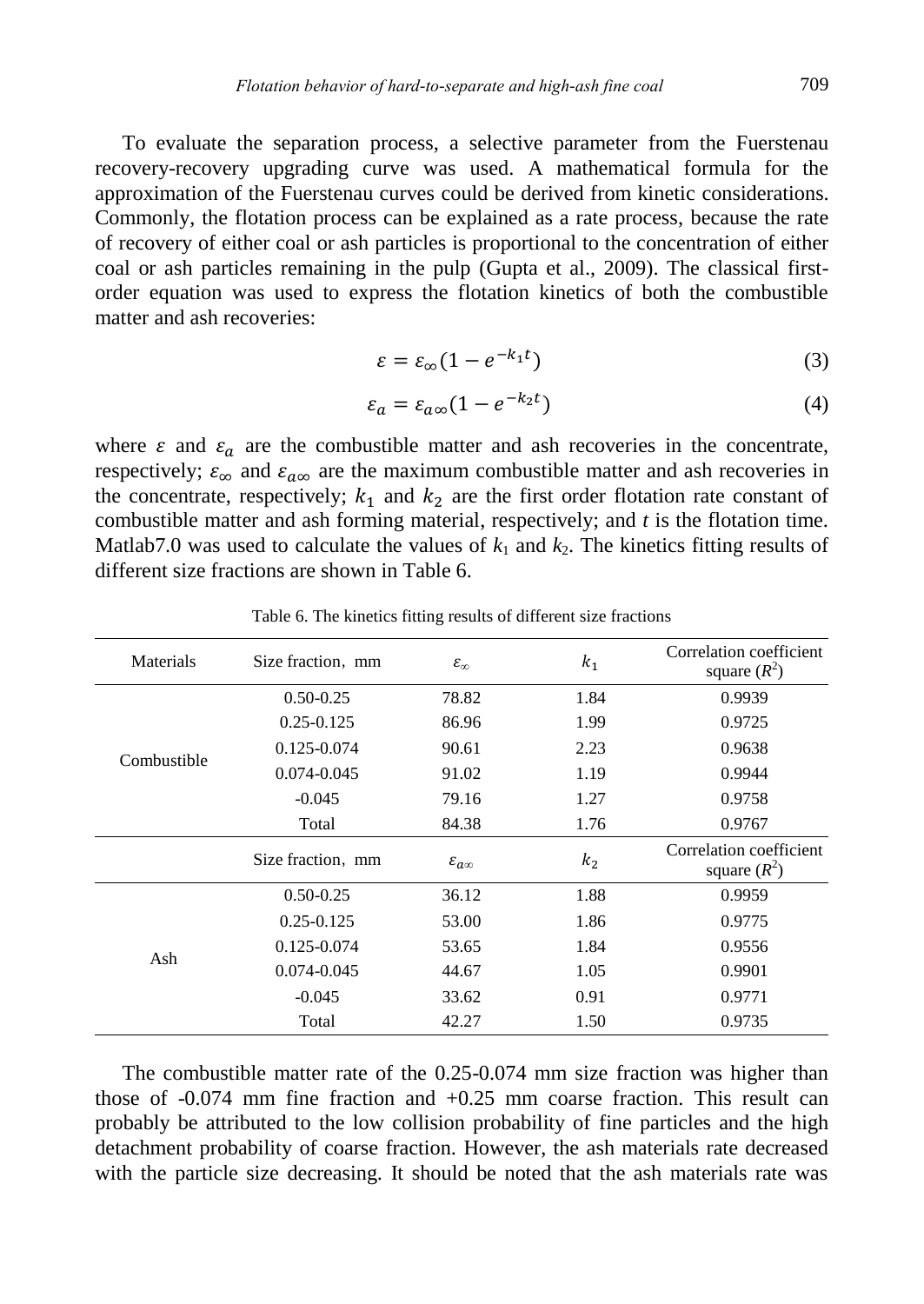only slightly lower than that of the combustible matter, which likely illustrates the poor flotation selectivity. Table 6 also shows that a good fit for the flotation kinetics results of both combustible and ash materials was obtained using the first order dynamic model as the correlation coefficient square  $R^2$  values exceeded 0.9500. These results agree well with other researchers (Vapur et al., 2010). Therefore, the combinations of two first-order kinetic Eqs (3) and (4) gives :

$$
\varepsilon = \varepsilon_{\infty} \left[ 1 - \left( \frac{\varepsilon_{a\infty} - \varepsilon_a}{\varepsilon_{a\infty}} \right)^{k_1} \right]. \tag{5}
$$

Assuming that  $\varepsilon_{\infty} = \varepsilon_{a\infty} = 100\%$  and  $= \frac{k_1}{k_2}$  $\frac{\kappa_1}{\kappa_2}$ , which can evaluate separation selectivity, then Eq (3-3) can be simplified to the following equation (Bakalarz and Drzymala, 2013):

$$
\varepsilon = 100 \left[ 1 - \left( \frac{100 - \varepsilon_a}{100} \right)^k \right]. \tag{6}
$$

The fitting results of the Fuerstenau upgrading plots of different size fractions, fixed starting and ending points are shown in Fig. 2 and Table 7. High  $R^2$  values were obtained using Eq. (6), which indicates that the size range of 0.25-0.074 mm show the worst selectivity compared with those of 0.50-0.25 and -0.074 mm size fractions. This is probably due to high collision and low detachment probabilities of the middle-sized fraction 0.25-0.074 mm with good hydrophobicity.

The phenomena observed above may be attributed to two factors: (i) an excessively high-energy input during flotation, especially at the early stage, increased the number of collisions among coal, ash-forming particles, and air bubbles, which led to the mechanical entrapment and entrainment of ash with coal; and (ii) good hydrophobicity of the coal samples based on the FTIR resulted in the formation of particle aggregates. A large amount of ash particles were entrapped in the agglomerate structure, reducing the flotation selectivity. A new flotation process based on energy input and distribution was proposed to attempt to reduce the ash content of clean coal.

| Size fraction, mm | k    | Correlation coefficient square $(R^2)$ |
|-------------------|------|----------------------------------------|
| $0.50 - 0.25$     | 2.97 | 0.9866                                 |
| $0.25 - 0.125$    | 2.29 | 0.9892                                 |
| $0.125 - 0.074$   | 2.60 | 0.9900                                 |
| $0.074 - 0.045$   | 3.04 | 0.9850                                 |
| $-0.045$          | 3.73 | 0.9970                                 |
| <b>Total Size</b> | 2.97 | 0.9913                                 |

Table 7. Fitting results of different size fractions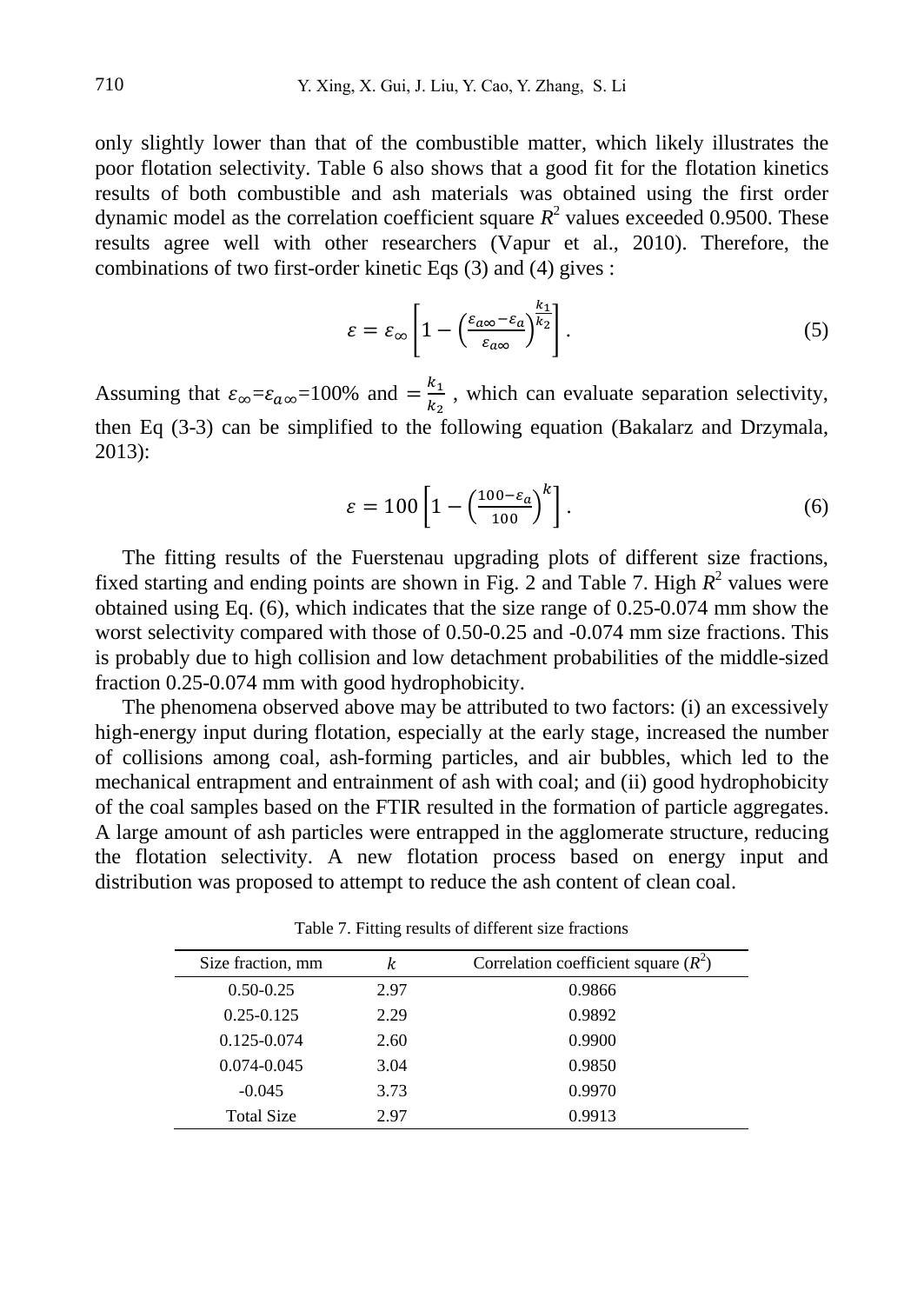

Fig. 2. The Fuerstenau upgrading curve of different size fractions

#### **Flotation process based on energy input and distribution**

### **Experimental design**

The total energy input in flotation is composed of pre-conditioning and flotationconditioning energy. Pre-conditioning was conducted for 210 s, and it involved prewetting  $(120 \text{ s})$ , collector  $(60 \text{ s})$  and frother  $(30 \text{ s})$  conditioning. Flotation was conducted for 180 s. The flotation energy consumption test and energy input calculation were performed according to the method proposed by Gui et al. (2014a). Power data with different flotation shaft speeds are shown in Table 8. The new flotation process design, based on energy input and distribution is as follows. Under conditions of equal total energy consumption, the excess energy from the flotationconditioning stage was transferred to the pre-conditioning stage. The other conditions were held constant. The impeller rotation speed was increased to 2500 rpm in the preconditioning stage. The power input increased in the flotation-conditioning stage (900, 1200, 1500, and 1800 rpm at different flotation time). The total energy input under the condition of energy input and distribution was 2898 J, which was similar to 2890 J under constant power condition. The experimental design scheme is presented in Fig. 3. High pre-conditioning power input and high-shear conditioning can promote dispersion of pulp and prevent excessive aggregation. However, the new energy input pattern during the flotation-conditioning stage, where low energy was applied early and high energy was applied late based on the floatability variation characteristics of the materials, can improve the flotation selectivity.

Table 8. Power data with different flotation shaft speeds

| n, rpm     | 300  | 600  | 900  | 1200 | 1500 | 1800 | 2100 | 2400  | 2500  |
|------------|------|------|------|------|------|------|------|-------|-------|
| <b>P.W</b> | 0.17 | 0.29 | 0.53 | 0.75 | 1.29 | 3.49 | 7.41 | 10.20 | 11.98 |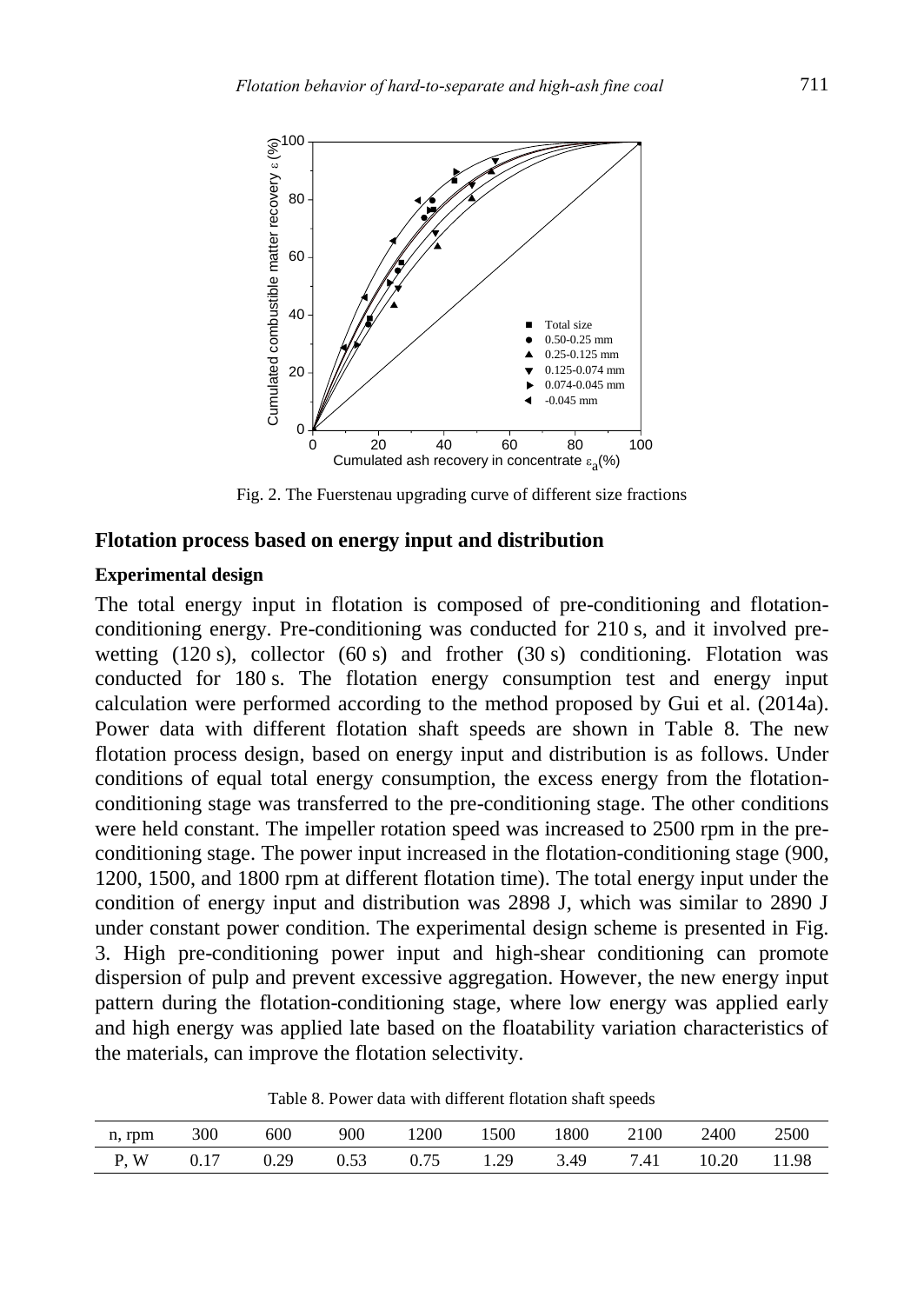

#### **Flotation behavior analysis using variable power input**

The kinetics flotation results using variable and constant power inputs are shown in Fig. 4. Qualified clean coal with an ash content of 13.98%, ash recovery of 27.59%, and 80.01% combustible matter recovery can be obtained. This indicates that a variable-power input flotation pattern shows better selectivity and could lower the concentrate ash content by 5.05%. The ash and combustible matter recoveries decreased by 15.60 and 6.56%, respectively. However, the combustible matter recovery remained above 80%, which is still acceptable in practical production. Additionally, the Fuerstenau upgrading curves of variable power input and constant power input are shown in Fig. 5. Obviously, the selectivity improved, as the *k* values of variable power input and constant power input were 4.51 and 2.97, respectively.

A laser particle size analysis meter was used to measure the coal superficial size distribution in the pulp at two different pre-conditioning power input conditions. The circulation flow rate of laser particle size analysis meter was decreased to a minimum to prevent damage to the agglomerate structure. Each sample was repeated 3 times. The effect of pre-conditioning power input on the coal superficial size distribution in the pulp is presented in Fig. 6. The coarse particles reduced while the fine fractions increased. The superficial average size  $d_{50}$  decreased by 16.95  $\mu$ m as the preconditioning power input increased to 11.98 W. This illustrates that aggregations were broken up by the high-shear pre-conditioning pattern. The ash particles entrapped in the agglomerate structure were released. As a result, entrapment was controlled to a lower degree. The flotation selectivity was improved.

Scanning electron microscopy (SEM) photographs of first concentrate C1 at two different energy input patterns are shown in Fig. 7. Aggregations and ash materials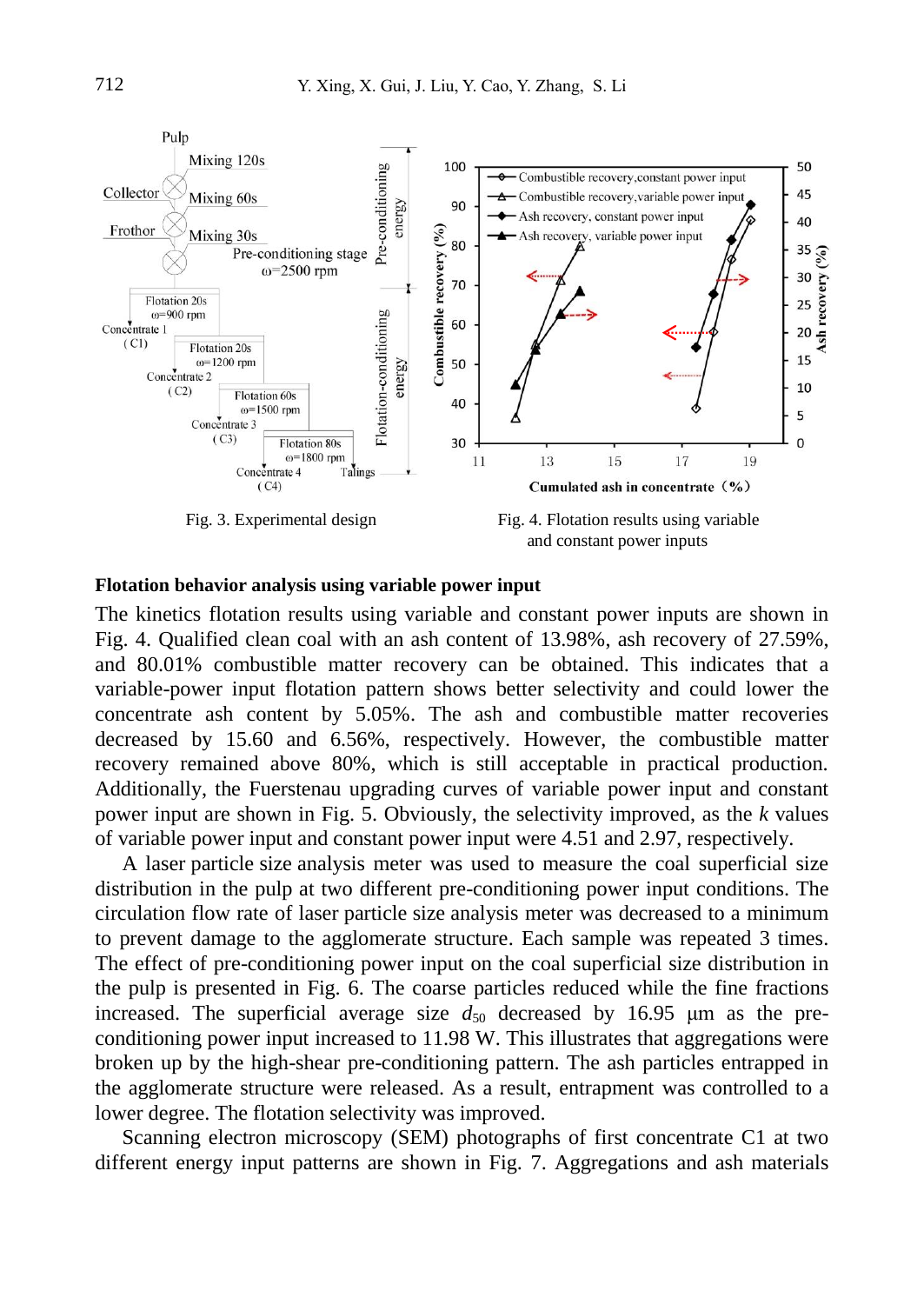significantly decreased on the surface of concentrate. This finding indicates that lower ash content could be obtained by decreasing the total flotation-conditioning energy and increasing the power, given that this energy pattern was suitable for floatability variation characteristic of materials in the flotation-conditioning stage. The lowenergy input in the early stage of flotation decreased the number of collisions among the coal, ash-forming particles, and air bubbles. Only easy-to-float materials with low ash content could float using the low energy input in the early stage. Mechanical entrapment and entrainment of ash with coal were suppressed. A qualified concentrate could be obtained using a new flotation process by transferring the excess energy of the flotation-conditioning stage to the pre-conditioning stage as well as increasing the power input step by step in the flotation-conditioning stage under the condition of equal total energy consumption.



Fig. 5. The Fuerstenau upgrading curve of variable power input and constant power input



Fig. 6. Effect of pre-conditioning power input on coal superficial size distribution in pulp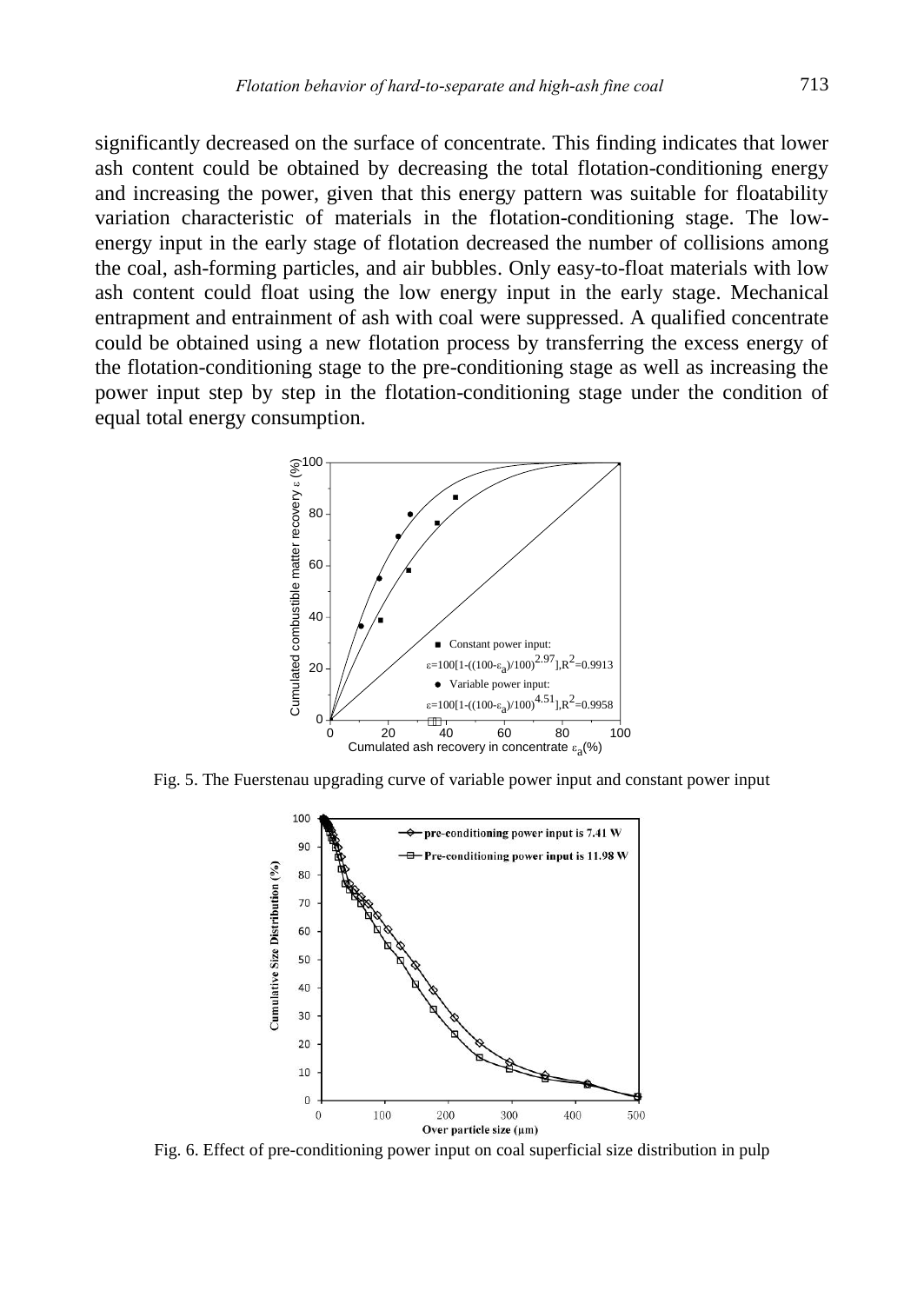

Variable power input

Fig. 7. SEM pictures of concentrate C1 at two different energy input patterns

# **Conclusions**

Based on FTIR analysis it can be said that coal samples exhibited good flotation because of the presence of a large number of hydrophobic and few hydrophilic functional groups,. A large number of ash-forming materials floated into froth products at the beginning of flotation under constant power input. Ash content of all size fractions exceeded the initial product requirement for ash of 14%. However, the 0.25-0.074 mm particles had the worst selectivity compared with that of 0.50-0.25 mm and -0.074 mm, as determined from the Fuerstenau upgrading curves. These observations could be attributed to the excessively high-energy input during the flotation-conditioning stage, which increased the number of collisions among the coal, ash-forming particles, and air bubbles that led to the mechanical entrapment and entrainment of ash materials with coal. Moreover, the relatively good hydrophobicity of the coal samples resulted in formation of particle aggregates, which reduced the flotation selectivity of all size fractions.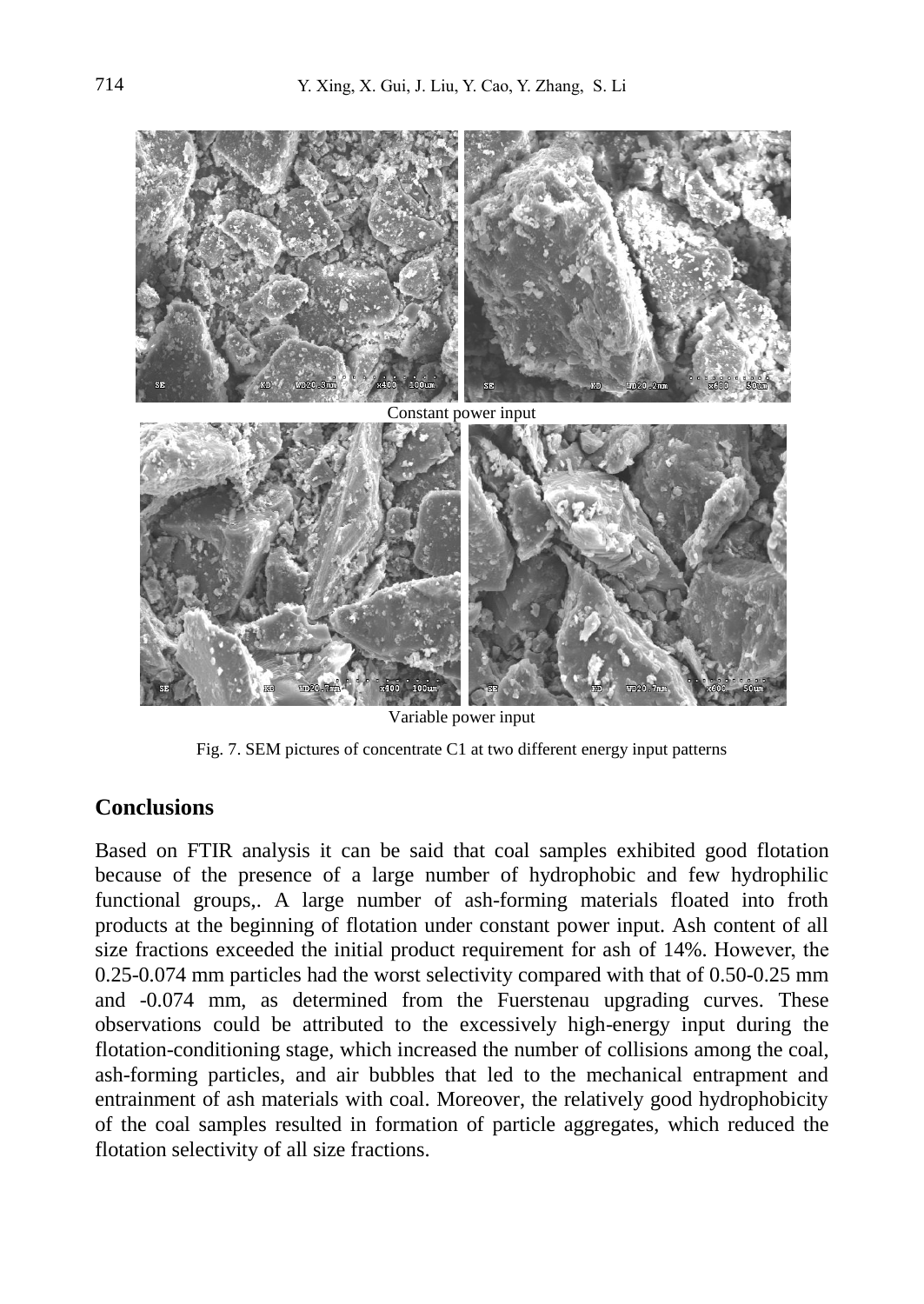The desired concentrate could be obtained using a new flotation process by transferring the excess energy from the flotation-conditioning stage to the preconditioning stage and increasing the power input stepwise in the flotationconditioning stage under equal total energy consumption. A qualified clean coal with an ash content of 13.98%, 27.59% of ash recovery, and 80.01% of combustible matter recovery was obtained. The aggregates were broken up with a high-shear preconditioning pattern based on laser particle size analysis. The new energy pattern in the flotation-conditioning stage, low energy was applied early and high energy was applied late. It was suitable for floatability variation characteristic of the materials. Low-energy input in the early stage of flotation decreased the number of collisions among coal, ash-forming particles, and air bubbles. Only easy-to-float materials with the low ash content could float using the low energy input at the early stage. Mechanical entrapment and entrainment of ash with coal particles was suppressed.

#### **Acknowledgment**

This research was supported by the Fundamental Research Funds for the Central Universities (Grant No. 2014QNA26) and a Project Funded by the Priority Academic Program Development of Jiangsu Higher Education Institutions for which the authors express their appreciation.

#### **References**

- ABKHOSHK E., KOR M., REZAI B., 2010. *A study on the effect of particle size on coal flotation kinetics using fuzzy logic*. Expert Systems with Applications, 37(7): 5201–5207.
- AKDEMIR U., SONMEZ I., 2003.*Investigation of coal and ash recovery and entrainment in flotation*. Fuel Processing Technology, 82, 1-9.
- BAKALARZ A., DRZYMALA. J.,2013. *Interrelation of the Fuerstenau upgrading curves with kinetics of separation*. Physicochemical Problems of Mineral Processing, 49(2), 443–451.
- BARRAZA J., GUERRERO J., PINERES J., 2013. *Flotation of refuse tailing fine coal slurry*. Fuel processing Technology,106, 498-500.
- CHELGANI S.C., SHAHBAZI B., REZAI B., 2010. *Estimation of froth flotation recovery and collision probability based on operational parameters using an artificial neural network*. International Journal of Mineral Metallurgy and Materials, 17(5): 526–534.
- DEY S., 2012.*Enhancement in hydrophobicity of low rank coal by surfactants-A critical overview*. Fuel Processing Technology, 94 (1), 151-158.
- DRZYMALA J., AHMED H.A. M., 2005. *Mathematical equations for approximation of separation results using the Fuerstenau upgrading curves.* Int. J. Miner. Process. 76, 55–65.
- DRZYMALA J., LUSZCZKIEWICZ A., FOSZCZ D., 2010. *Application of Upgrading Curves for Evaluation of Past, Present, and Future Performance of a Separation Plant Mineral.* Processing and Extractive Metallurgy Review: An International Journal, 31(3),165-175.
- FUERSTENAU D.W. et al., 1992, *Coal surface control for advanced fine coal flotation*. Project No. DE-AC22-88PC88878, University of California, University of Utah, Columbia University, Praxis Engineers, Final Report.
- GRZYBEK T., PIETRZAK R., WACHOWSKA, H., 2006. *The influence of oxidation with air in comparison to oxygen in sodium carbonate solution on the surface composition of coals of different ranks.* Fuel, 85(7): 1016-1023.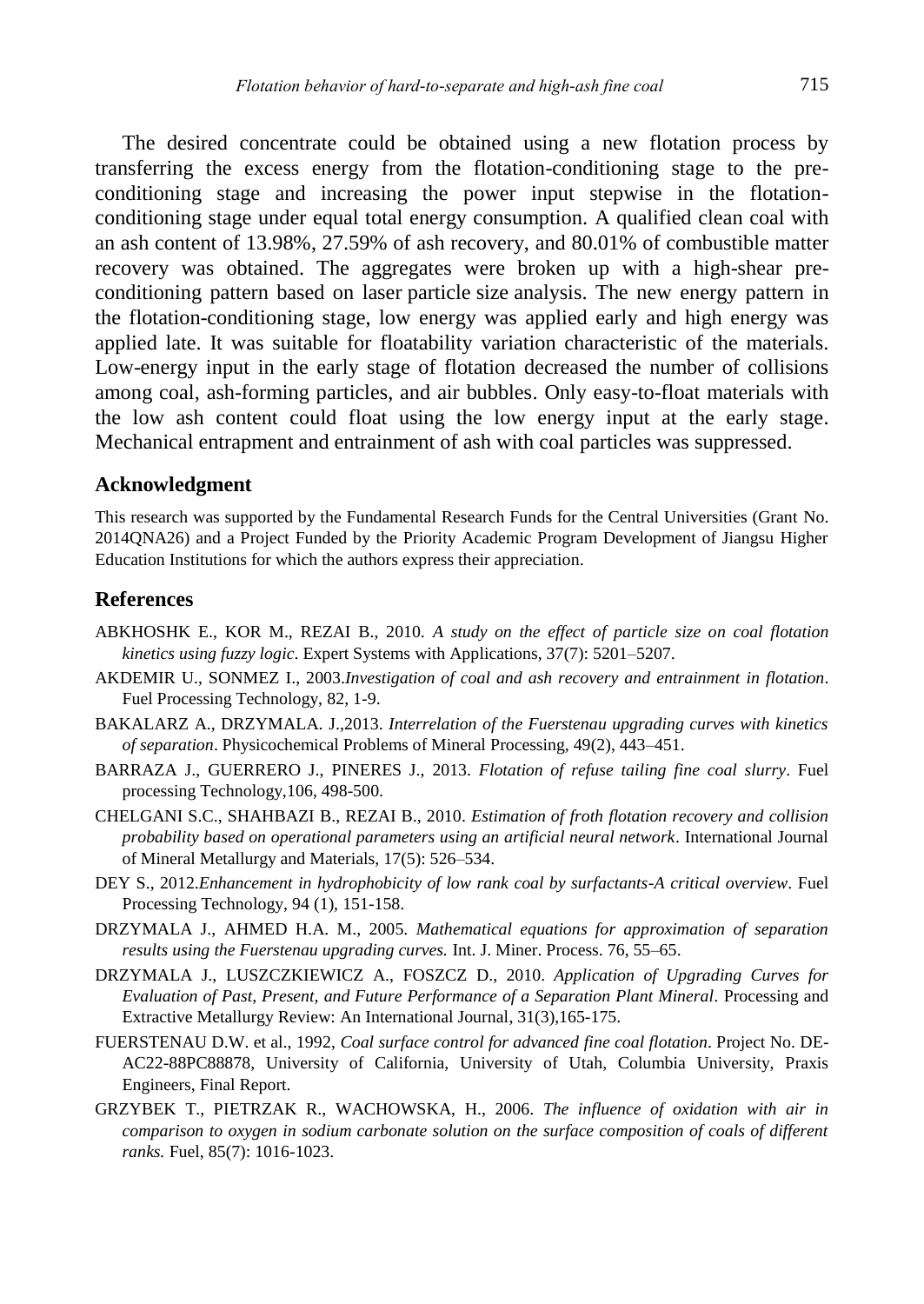- GUI X., LIU J., CAO Y. 2014a. *Flotation process design based on energy input and distribution*. Fuel Processing Technology, 120, 61-70.
- GUI X., WANG Y., ZHANG H., LI S., 2014b. *Effect of two-stage stirred pulp-mixing on coal flotation*. Physicochemical Problems of Mineral Processing, 50(1), 299−310.
- GUPTA A.K., BANERJEE P.K., MISHRA A., 2009. *Influence of chemical parameters on selectivity and recovery of fine coal through flotation.* International Journal of Mineral Processing, 92, 1-6.
- JENA M.S., BISWAL S. K., RUDRAMUNIYAPPA M.V., 2008. *Study on flotation characteristics of oxidised Indian high ash sub-bituminous coal*. International Journal of Mineral Processing, 87(1), 42- 50.
- JIA R, HARRIS H.G., FUERSTENAU D.W, 2000. *An improved class of universal collectors for the flotation of oxidized and/or low-rank coal*. International Journal of Mineral Processing, 58, 99-118.
- JIA R., HARRIS G.H., FUERSTENAU D.W., 2000. *An improved class of universal collectors for the flotation of oxidized and/or low-rank coal*. International Journal of Mineral Processing. 58(1), 99-118.
- LIU D., PENG Y., 2014. *Reducing the entrainment of clay minerals in flotation using tap and saline water*. Powder Technology, 253, 216-222.
- LI Y., ZHAO W., GUI X., ZHANG X., 2013. *[Flotation kinetics and separation selectivity of coal size](http://www.ppmp.pwr.wroc.pl/sorpa/file/5609eea312404d80b37560585dc32840/download)  [fractions](http://www.ppmp.pwr.wroc.pl/sorpa/file/5609eea312404d80b37560585dc32840/download)*. Physicochemical Problems of Mineral Processing,49 (2), 387-395.
- PIETRZAK R., WACHOWSKA H., 2003. *Low temperature oxidation of coals of different rank and different sulphur content*. Fuel, 82(6),705-713.
- PIETRZAK R., WACHOWSKA H., 2004. *Thermal analysis of oxidised coals*. Thermochimica Acta, 419(1),247-251.
- POLAT M., POLAT H., CHANDER S., 2003. *Physical and chemical interactions in coal flotation*. International Journal of Mineral Processing, 72, 199-213.
- TAO D., LI B., JOHNSON S., PAREKH B.K., 2002. *A flotation study of refuse pond coal slurry*. Fuel processing Technology, 76, 201-210.
- TAO X., CAO Y., LIU J., 2009. *Studies on characteristics and flotation of a hard-to-float high-ash fine coal*. Procedia Earth and Planetary Science, 1,799-806.
- VANANGAMUDI M., KUMAR V. C., RAO T.C., 1988. *Separation characteristics of different size and density fractions in batch coal flotation*. Bull. Mater. Sci.10, 435-442.
- VAPUR H., BAYAT O., UCURUM M., 2010. *Coal flotation optimization using modified flotation parameters and combustible recovery in a Jameson cell*. Energy Conversion and Management 51, 1891-1897.
- WANG B, PENG Y., 2013. *The behaviour of mineral matter in fine coal flotation using saline water.*  Fuel ,109, 309-315.
- WILLIAM J.O., OZDEMIR O., NGUYEN A.V..2010. *Effect of mechanical and chemical clay removals by hydrocyclone and dispersants on coal flotation*. Minerals Engineering, 23,413-419.
- WILLS B.A., NAPIER-MUNN T., 2006. *Mineral processing technology. An introduction to the practical aspects of ore treatment and mineral recovery*. 7th edition. Elsevier Science & Technology Books.
- WILLS B.A., NAPIER-MUNN J.J., NUNEZ E. 2006. *Mineral Processing Technology*. Seventhed, Butterworth-Heinemann, Oxford.
- XIA W., XIE G., LIANG C., 2014. *Flotation behavior of different factions of fresh and oxidized coals*. Powder Technology, 267, 80-85.
- XIA W., YANG J., 2013. *Enhancement in Flotation of Oxidized Coal by Oxidized Diesel Oil and Grinding Pretreatment*. International Journal of Coal Preparation and Utilization, 33(6), 257-265.
- XIA W., YANG J., LIANG C.,2013. *Effect of microwave pretreatment on oxidized coal flotation*. Powder Technology, 233, 186-189.